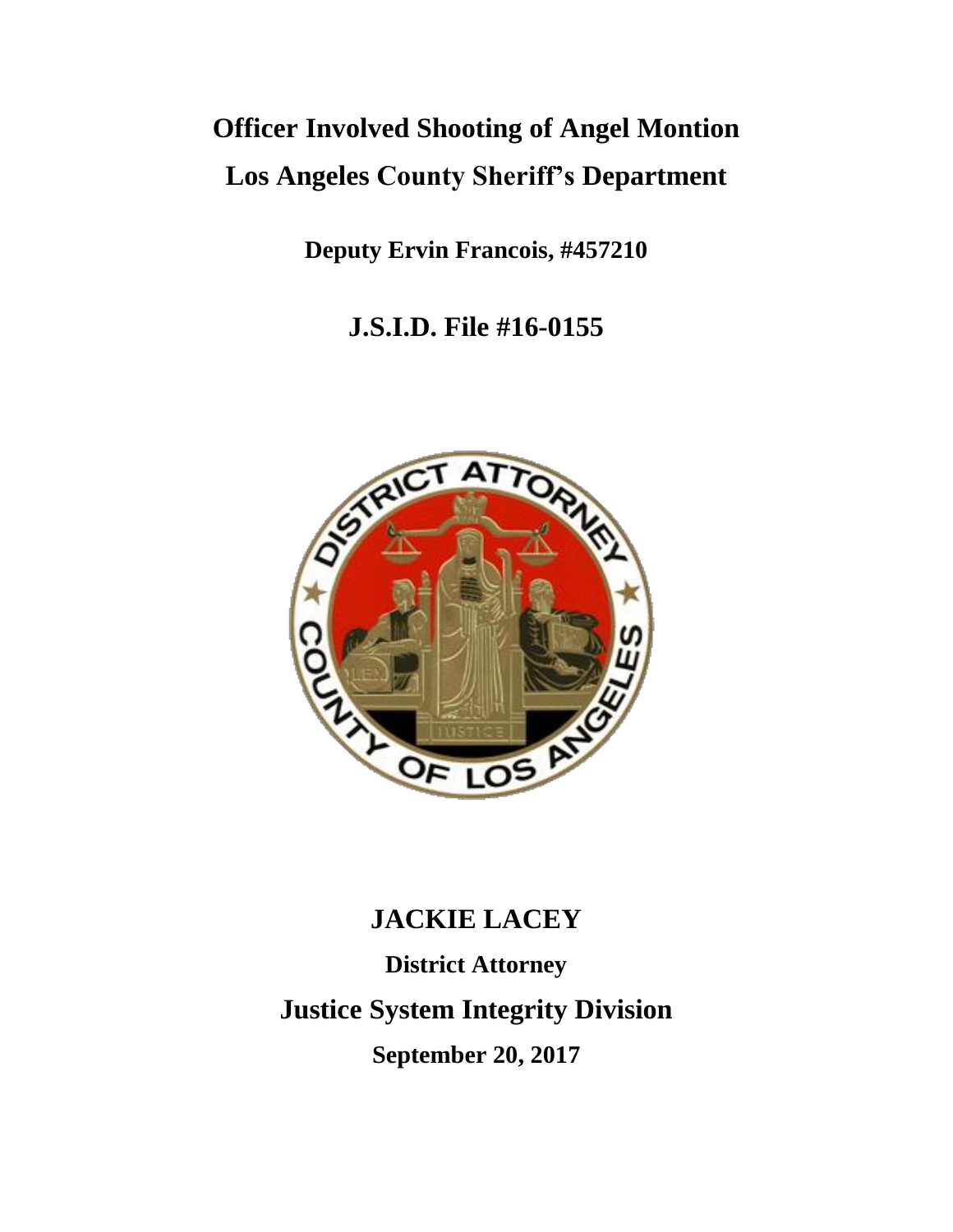# **MEMORANDUM**

- TO: CAPTAIN CHRISTOPHER BERGNER Los Angeles County Sheriff's Department Homicide Bureau 1 Cupania Circle Monterey Park, California 91755
- FROM: JUSTICE SYSTEM INTEGRITY DIVISION Los Angeles County District Attorney's Office
- SUBJECT: Officer Involved Shooting of Angel Montion J.S.I.D. File #16-0155 L.A.S.D. File #016-04651-0287-013
- DATE: September 20, 2017

The Justice System Integrity Division of the Los Angeles County District Attorney's Office has completed its review of the March 30, 2016, fatal shooting of Angel Montion by Los Angeles County Sheriff (LASD) Deputy Ervin Francois. It is our conclusion that Deputy Francois acted in lawful defense of others.

The District Attorney's Command Center was notified of the shooting on March 30, 2016, at approximately 4:43 p.m. The District Attorney Response Team responded and was given a briefing and a walk-through of the scene.

The following analysis is based on reports submitted to this office by LASD Homicide Bureau Detectives Marc Boskovich and Louie Aguilera. Deputy Francois provided a voluntary statement which was considered as part of this analysis.

## **FACTUAL ANALYSIS**

Detectives from LASD Major Crimes Bureau (MCB) identified Angel Montion as the suspect in a forcible kidnapping and assault with a firearm investigation that occurred on March 19, 2016. On March 29, 2016, the Los Angeles County District Attorney's Office filed a felony case for warrant, charging Montion with attempted murder, kidnapping, assault with a firearm and robbery.<sup>1</sup> Montion was on active parole for assault with a firearm.

<sup>1</sup> Case Number BA445284.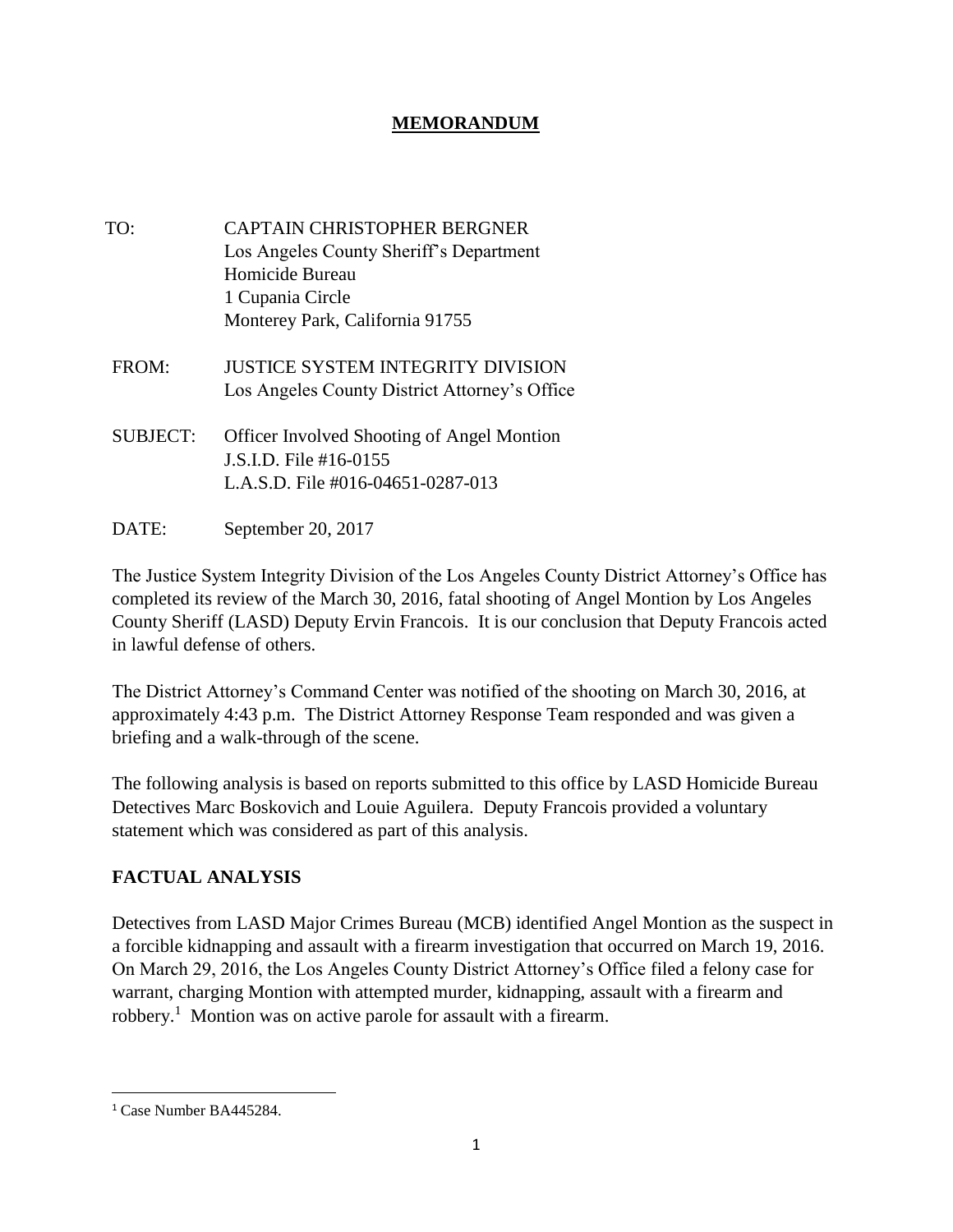On March 30, 2016, detectives from MCB's Surveillance Apprehension Team, conducted surveillance at Montion's last known residence in the City of Montebello. At approximately 10:00 a.m., detectives observed Montion leave the location on foot. The surveillance team followed Montion in undercover vehicles as Montion attempted to elude them. Deputies lost sight of Montion as he walked eastbound on the south sidewalk of Northside Drive, in an unincorporated area of Los Angeles County. The MCB surveillance team, a K9 Unit and deputies from the East Los Angeles Sheriff's Station established a perimeter around the area. LASD Special Enforcement Bureau (SEB) was called to the scene.

At approximately 10:35 a.m., Bizeira L approached deputies on the containment and advised them that Montion had broken into her residence, a converted garage to the rear of L was interviewed by SEB Sergeant Russell Boucher at the scene. L advised Boucher that Montion told her the police were outside and that it was "not going to end good." Montion told L to leave, but she was reluctant to leave him alone in her house. L spoke with Montion's girlfriend over the phone. The girlfriend encouraged  $L$  to leave stating that there was going to be a shooting. L gathered her two children and left the house. L was shown a photograph of Montion and she positively identified him as the person who invaded her home.

As SEB deputies arrived to the location, they took positions around the converted garage.<sup>2</sup> Deputies were staged to the rear of the garage as well as in the yards to the east and west of the property. Deputies were also positioned in rooms that faced the garage within the main residence. An armored rescue vehicle (ARV) was parked on the driveway apron with an arrest team positioned behind it. Multiple announcements were made over the ARV's public address system asking Montion to surrender.

At approximately 12:50 p.m., Montion called the East Los Angeles Sheriff's Station. Montion stated that he wanted to surrender, however, he needed additional time to think. Montion disconnected the call as he was being instructed on how to surrender.

At approximately 1:00 p.m., SEB Deputy Richard Diliberti contacted Montion verbally through a rear door of the main residence. Montion opened the garage's inner front door and spoke to Diliberti through the closed metal security gate. Diliberti asked Montion to come outside and surrender. Montion replied that he wanted to have a few more drinks, get his mind right, make a few phone calls and then he would surrender.<sup>3</sup> Montion closed the inner door. Diliberti coaxed Montion to open the inner door a second time. A similar exchange occurred between Diliberti and Montion before Montion closed the door.

<sup>&</sup>lt;sup>2</sup> The detached garage sits directly behind the main residence. A driveway runs along the east (left) side of the main house leading to the rear yard and garage.

<sup>&</sup>lt;sup>3</sup> L stated that Montion was drinking beer from her refrigerator when she first encountered him.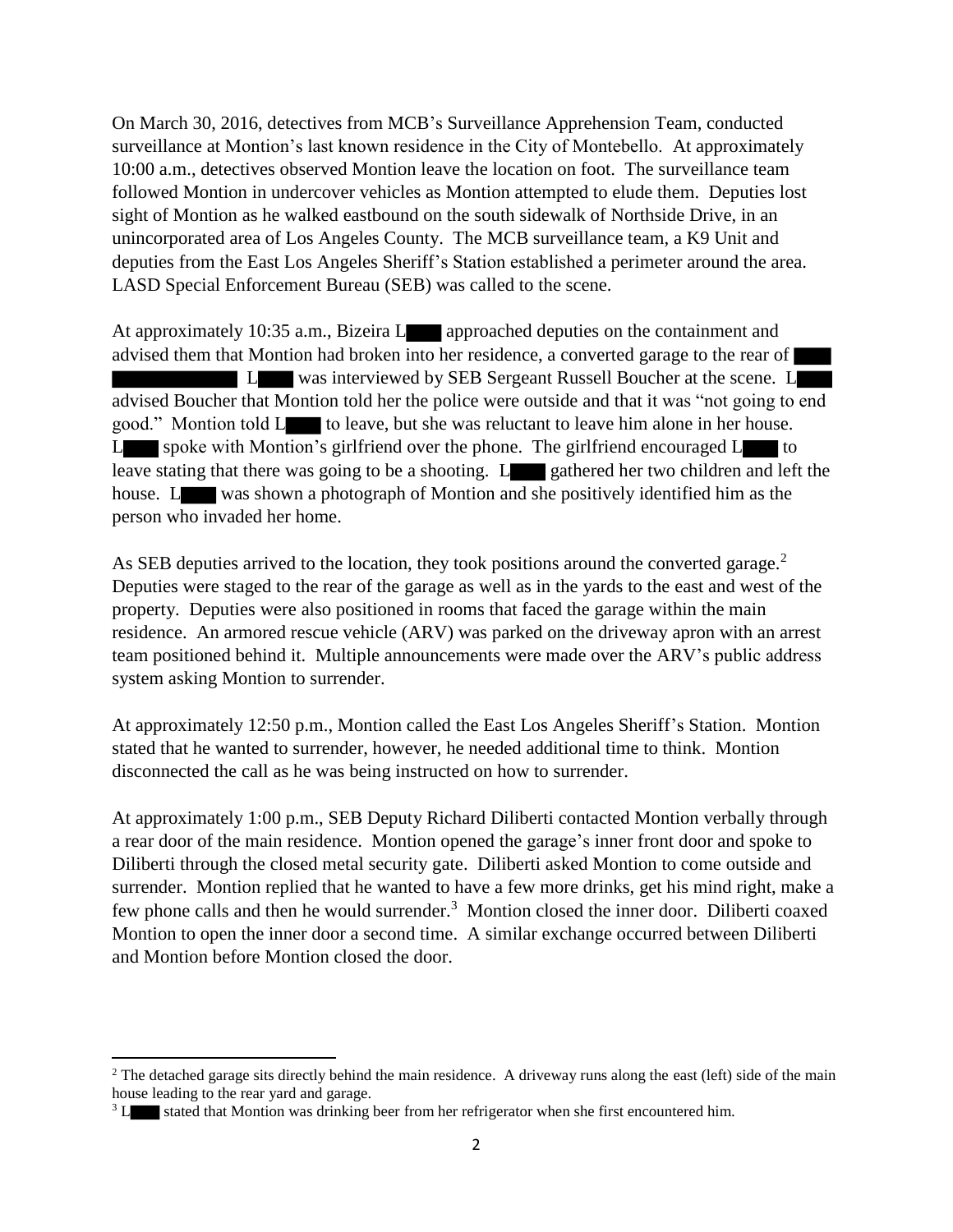For nearly two hours, SEB deputies, members of the LASD Crisis Negotiations Team and public address announcements from the ARV attempted to contact Montion without success. A flash grenade was deployed outside the detached garage in an attempt to startle Montion and convince him to surrender or to reinitiate contact. It had no effect.

At 2:42 p.m., SEB Deputy Nic Adragna arrived to the location with a Tac Cat. The Tac Cat is a heavily armed tractor operated by a deputy driver. The Tac Cat has an elevating boom with an attachment that acts as a claw device and CS tear gas deployment option. Adragna maneuvered the Tac Cat down the driveway and positioned it between the front residence and the converted garage. Adragna made numerous public address announcements from the Tac Cat instructing Montion to surrender peacefully. Montion did not acknowledge the announcements.

At 2:48 p.m., Adragna removed the outer security screen door from the converted garage with the Tac Cat's claw and forced open the interior front door. Adragna pushed away furniture that had been placed in front of the door preventing entrance into the residence. At 3:04 p.m., SEB deputies deployed non-pyrotechnic tear gas into the location. The gas was ineffective. At 3:28 p.m., pyrotechnic tear gas was deployed into the detached garage.<sup>4</sup>

## Statement of SEB Deputy Ervin Francois

Francois was advised that Montion was a suspect in a kidnapping and an assault with a firearm. He was also advised that Montion had fled into an occupied residence while being followed by the MCD surveillance team. Montion barricaded himself inside the home once the residents fled.

Francois positioned himself in the west bedroom to the rear of the main house. Francois had a clear view of the detached garage's front door which was approximately 15 yards from the bedroom window. Francois was armed with a Heckler & Koch, MP5, 9mm submachine gun.

Francois was able to see into the front room of the converted garage once the Tac Cat removed the front door and security gate. Montion was not visible at the time. Diliberti was next to Francois at the bedroom window when the pyrotechnic tear gas was injected into the garage. The two deputies decided that Francois would provide lethal coverage while Diliberti broadcast Montion's movements over the radio.

Approximately ten minutes after the tear gas was deployed, Francois saw Montion walk toward the front door. Montion was using his left hand to hold a towel over his face and appeared to be holding something in his right hand by his side. Francois realized it was a black handgun when Montion exited the front door. At the same time, Montion was looking from left to right and shifting from side to side as if attempting to locate the deputies' positions.

Montion ignored multiple commands to drop the weapon. Instead, he walked to his right (east) toward the driveway. Montion was heading toward containment deputies on the other side of the east wall, as well as the arrest team staged at the mouth of the driveway. Montion was not visible to these deputies. Montion refused to drop the weapon and continued to look around as if

<sup>4</sup> Pyrotechnic tear gas has stronger side effects than non-pyrotechnic tear gas and is typically more effective in flushing a person from a building.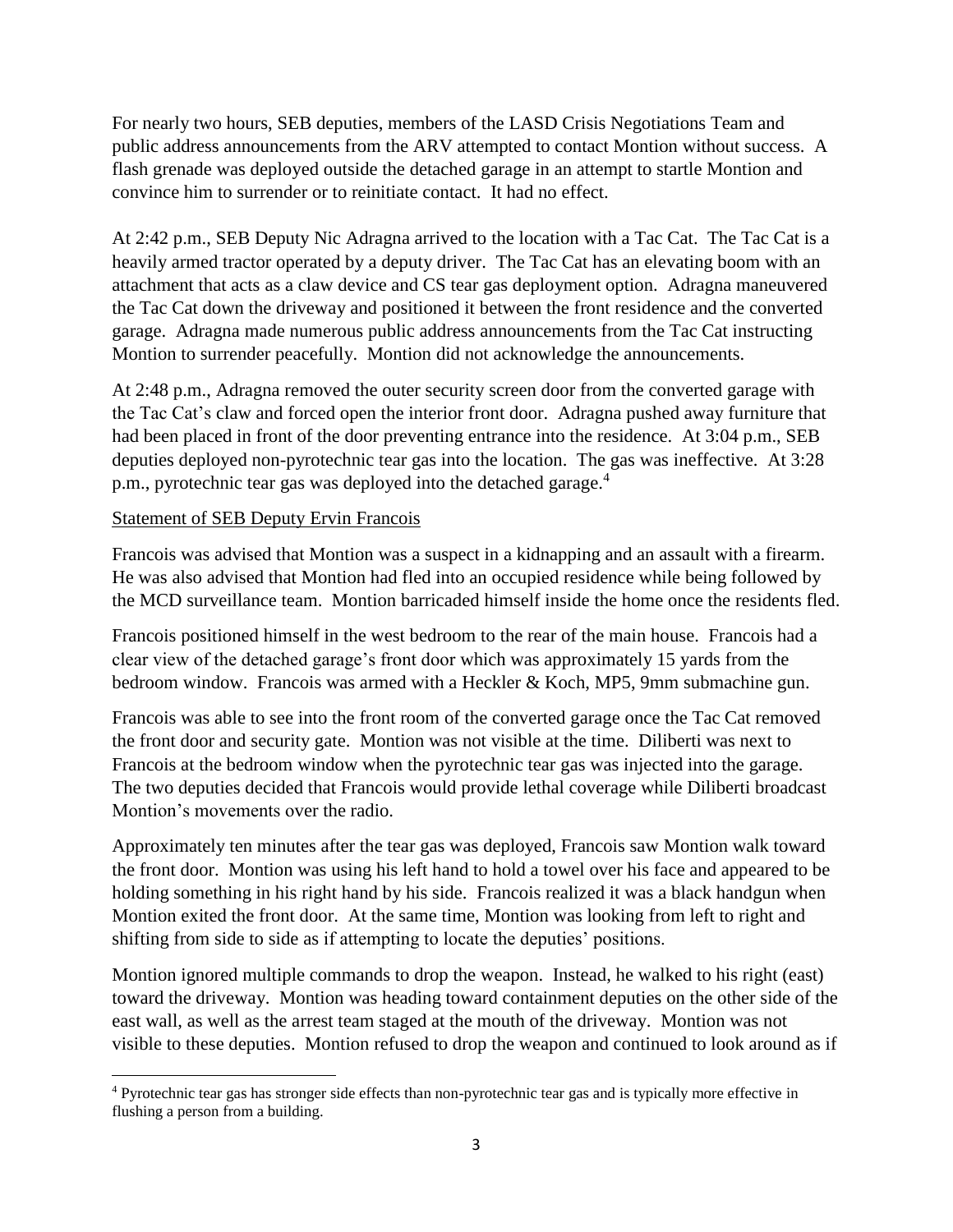attempting to acquire a target. When Montion moved away from the front door while still holding the gun, and appeared to look for a target, Francois feared that Montion would ambush the deputies on the other side of the wall or at the end of the driveway. Francois fired four rounds at Montion when he was three feet from the front door. Montion dropped the gun and fell to the ground.

#### Statement of SEB Deputy Richard Diliberti

Montion had a bandana across his face and his right arm was behind his back when he first came to the front door. Montion was looking around in an attempt to locate the deputies. Montion stepped out of the garage and Diliberti observed a large handgun in his right hand. Diliberti broadcast over the radio that Montion was armed with a gun. Montion walked two to three feet from the front door and headed toward the driveway leading to the arrest team staged behind the ARV. At that time, Francois fired four rounds, striking Montion.

#### Statement of SEB Sergeant Russell Boucher

At the time of the deputy involved shooting, Boucher was standing with SEB Deputy Hilgendorf in the east bedroom at the rear of the main house. Boucher observed Montion move toward the front door shortly after the pyrotechnic tear gas was introduced into the garage. Montion motioned for the Tac Cat to move away from the front door. Adragna reversed the Tac Cat from the door. Montion had a bandana around his face and his right hand was tucked behind his back. Montion poked his head out and looked to his left and right, as if trying to find an escape path. Montion stepped outside the detached garage and moved his right hand from behind his back, revealing a handgun. It appeared to Boucher that Montion intended to take a shot at any deputy he encountered. Montion moved east toward a number of SEB deputies positioned at the end of the driveway. As he walked toward the driveway, the deputy involved shooting occurred.

## Statement of SEB Deputy Kevin Hilgendorf

Hilgendorf observed Montion at the doorway holding an unknown object in his hand. Initially, Hilgendorf thought Montion wanted to surrender so he advised Adragna to reverse the Tac Cat from the front door. At that time, Hilgendorf observed a handgun in Montion's hand and realized that he was not surrendering. Montion looked around the rear yard in an attempt to locate the deputies' positions. Montion turned toward the driveway and Hilgendorf heard four gunshots and Montion immediately fell to the ground.

#### Statement of SEB Deputy Nic Adragna

Adragna heard over the radio that Montion was at the front door. Adragna reversed the Tac Cat three to four feet from the front door. Adragna saw Montion when he was standing in the threshold with a handkerchief covering his mouth. Montion appeared to be holding an object in his right hand. Montion stepped out of the doorway and Adragna observed a black semiautomatic handgun in his right hand. Montion looked around at his surroundings as if trying to acquire a target. Motion then walked east toward the deputies in the yard next door. At that time, Adragna heard four gunshots and Montion fell onto his stomach.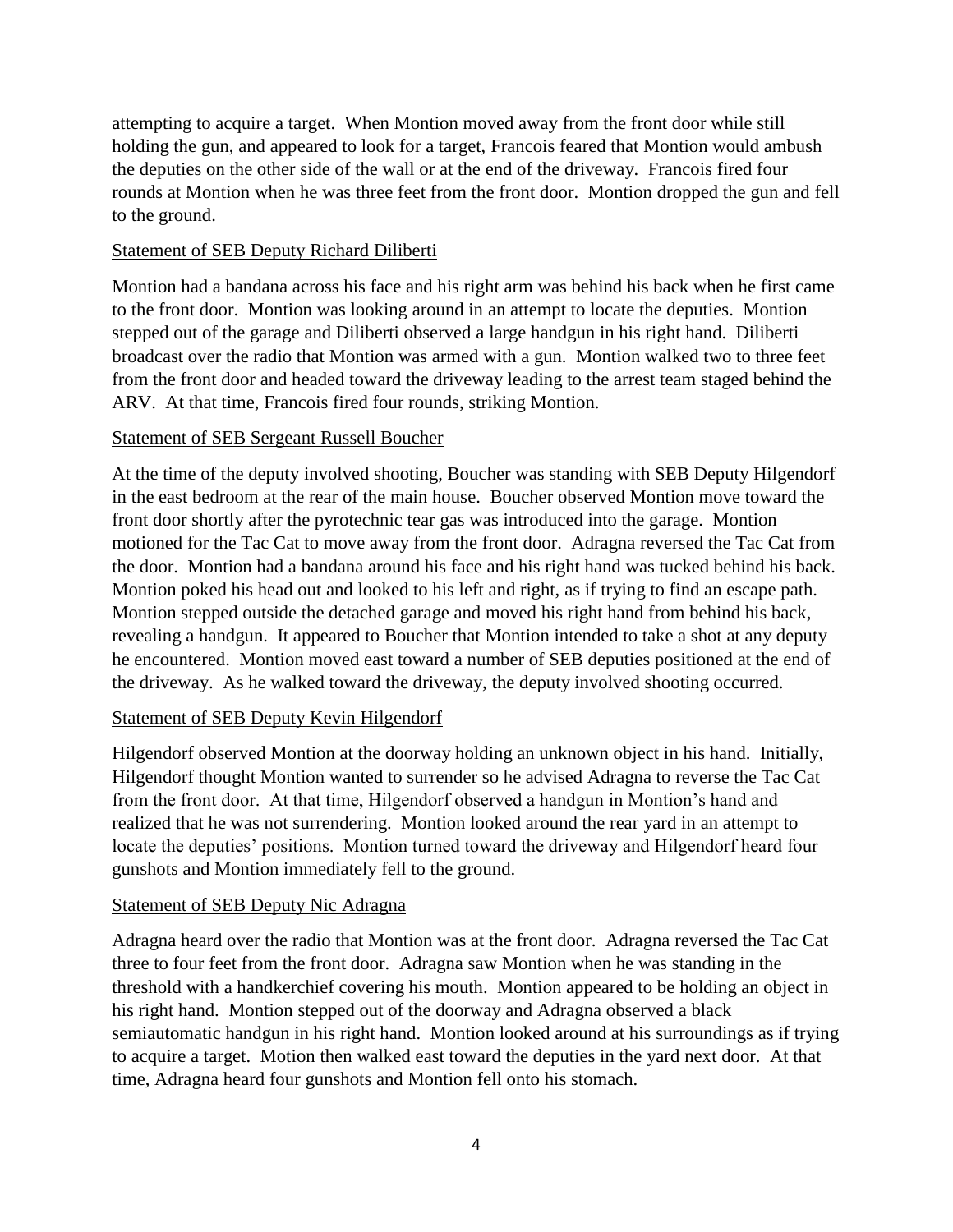#### Statement of SEB Deputy Mike Pokorny

Pokorny took a position in the laundry room at the rear of the main residence. When Diliberti broadcast that Montion was moving toward the front door, Pokorny was unable to see him from his position. Pokorny eventually observed Montion exit the garage with a rag or towel wrapped around his face. Montion was holding his right hand away from his body and behind the door jamb. Montion looked to his left and right and tried to peer inside the windows to the front house. Pokorny heard, "He's got a gun" over the radio at the same time that Montion moved his right hand revealing a gun. Montion moved east toward the driveway with the gun pointed in that direction. Pokorny heard three to four gunshots and Montion fell onto his stomach.

## Additional Information

The arrest team approached Montion and took him into custody. Paramedics with LASD Emergency Services Detail treated Montion at the scene. Montion was transported to USC Medical Center by personnel from the Los Angeles County Fire Department. Montion was pronounced deceased at 4:37 p.m. A subsequent autopsy ascribed his death to multiple gunshot wounds.

A .40 caliber semiautomatic firearm was located next to Montion. The weapon had one live round in the chamber and eight live rounds in the magazine.

## **LEGAL ANALYSIS**

The use of deadly force in self-defense or in defense of another is justifiable if the person claiming the right actually and reasonably believed the following: (1) that he or the person he was defending was in imminent danger of being killed or suffering great bodily injury; (2) that the immediate use of force was necessary to defend against that danger; and (3) that he used no more force than was reasonably necessary to defend against that danger. See, *CALCRIM No. 505*.

## **CONCLUSION**

The evidence examined shows that Angel Montion was wanted for attempted murder, kidnapping, assault with a firearm and robbery. When deputies encountered him on March 30, 2016, he was armed with a loaded semiautomatic firearm. It is clear from the evidence that Montion was desperate to avoid arrest. Montion eluded the MCD surveillance team by breaking into a residence occupied by a mother and her two children. Montion then barricaded himself inside the home for over five hours rather than surrendering.

Montion was forced out of the residence by the use of tear gas and did not exit voluntarily. Montion was aware that he was surrounded by law enforcement and chose to exit the garage armed with a loaded firearm. Montion ignored multiple commands to drop the weapon. Instead, he headed in the direction of deputies hidden behind the wall in a neighboring yard and behind the ARV in the driveway. Montion repeatedly looked around in an attempt to locate the deputies as he headed toward the driveway. In light of the fact that Montion emerged from the residence with a loaded firearm only after the front door had been ripped off and tear gas administered